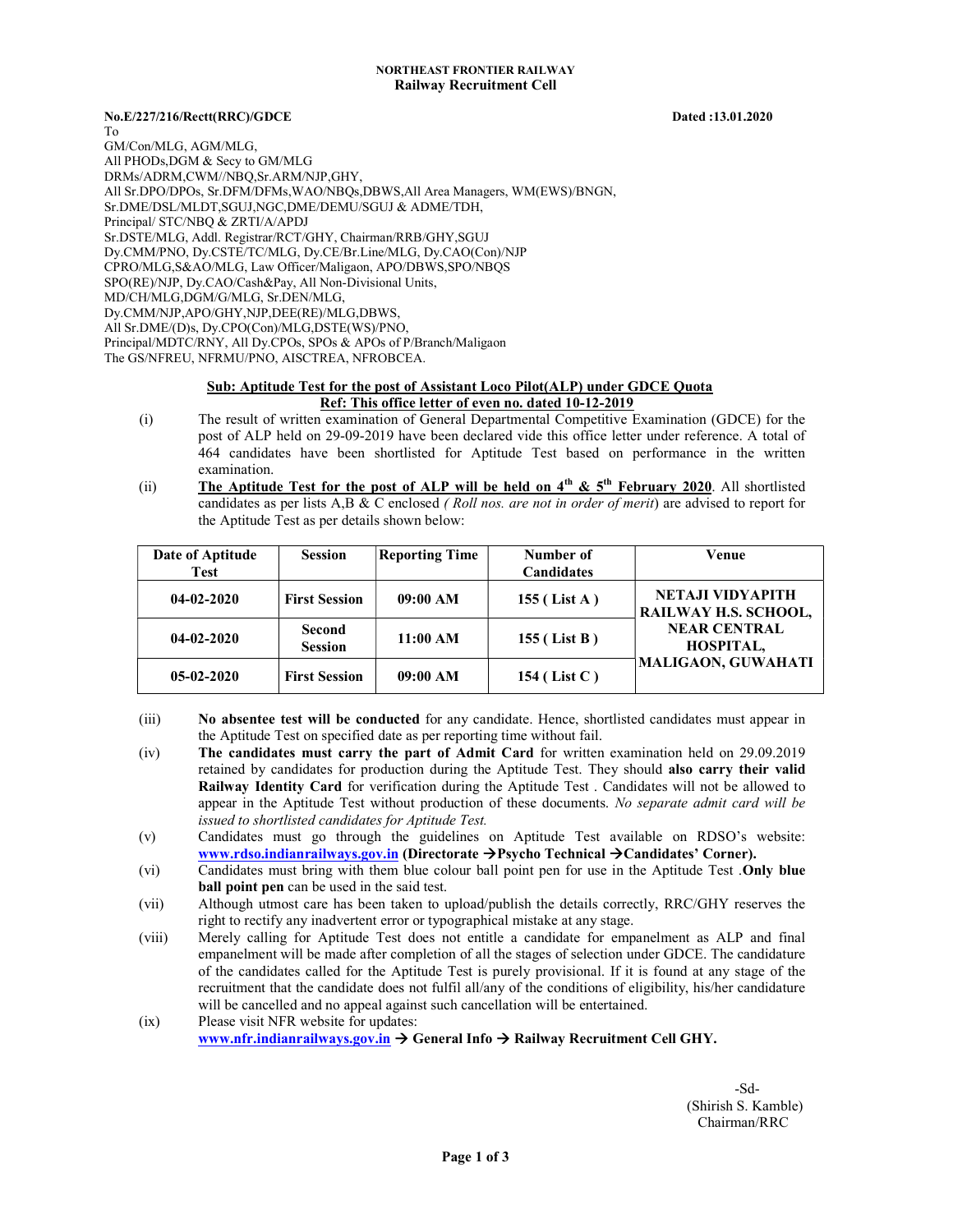|  | LIST A ( Reporting 09:00 am 04-02-2020 ) |  |
|--|------------------------------------------|--|
|--|------------------------------------------|--|

| 19910214 | 19940239 | 29940038 | 29940124 | 39920325 | 39940350 |
|----------|----------|----------|----------|----------|----------|
| 19910232 | 19940245 | 29940041 | 29940127 | 39920333 | 39940352 |
| 19910251 | 19940248 | 29940047 | 29940129 | 39920345 | 39940354 |
| 19920198 | 19940249 | 29940048 | 29940134 | 39920359 | 39940355 |
| 19920218 | 19940475 | 29940049 | 29940140 | 39920790 | 39940357 |
| 19920244 | 19940711 | 29940050 | 29940148 | 39920792 | 39940788 |
| 19930188 | 19940715 | 29940052 | 29940149 | 39920805 | 39940789 |
| 19930190 | 19940716 | 29940057 | 29940150 | 39920806 | 39940791 |
| 19930213 | 29910054 | 29940059 | 29940151 | 39930326 | 39940793 |
| 19930229 | 29910074 | 29940061 | 29940153 | 39930348 | 39940795 |
| 19940183 | 29910078 | 29940062 | 29940156 | 39930353 | 39940796 |
| 19940184 | 29910090 | 29940063 | 29940158 | 39930801 | 39940798 |
| 19940185 | 29910094 | 29940066 | 29940160 | 39940292 | 39940802 |
| 19940187 | 29910113 | 29940069 | 29940164 | 39940293 | 39940807 |
| 19940192 | 29910143 | 29940070 | 29940165 | 39940297 | 39940810 |
| 19940195 | 29910144 | 29940076 | 29940166 | 39940298 | 39940811 |
| 19940197 | 29910152 | 29940079 | 29940170 | 39940299 | 39940813 |
| 19940199 | 29910159 | 29940080 | 29940173 | 39940300 | 39940814 |
| 19940200 | 29910699 | 29940082 | 29940700 | 39940301 | 49910390 |
| 19940201 | 29910708 | 29940083 | 29940701 | 39940311 | 49910399 |
| 19940202 | 29910710 | 29940084 | 29940702 | 39940313 | 49910408 |
| 19940203 | 29920058 | 29940087 | 29940703 | 39940314 | 49910422 |
| 19940204 | 29920097 | 29940088 | 29940705 | 39940315 | 49910428 |
| 19940205 | 29920126 | 29940089 | 29940709 | 39940316 | 49910429 |
| 19940208 | 29920131 | 29940093 | 29940712 | 39940317 | 49910431 |
| 19940210 | 29920135 | 29940095 | 29940713 | 39940319 | 49910439 |
| 19940211 | 29920136 | 29940098 | 29940823 | 39940321 | 49910440 |
| 19940212 | 29920138 | 29940100 | 29940824 | 39940322 | 49910441 |
| 19940216 | 29920161 | 29940101 | 29940828 | 39940323 | 49910448 |
| 19940219 | 29920174 | 29940103 | 39910309 | 39940324 | 49910465 |
| 19940220 | 29920176 | 29940104 | 39910329 | 39940327 | 49910727 |
| 19940222 | 29920181 | 29940105 | 39910787 | 39940328 | 49910745 |
| 19940223 | 29920706 | 29940107 | 39910803 | 39940330 | 49920360 |
| 19940224 | 29920707 | 29940111 | 39910815 | 39940335 | 49920375 |
| 19940226 | 29930053 | 29940112 | 39920320 | 39940336 | 49920419 |
| 19940231 | 29930099 | 29940115 |          | 39940337 | 49920427 |
| 19940234 | 29930123 | 29940117 |          | 39940344 | 49920435 |
| 19940235 | 29930154 | 29940119 |          | 39940346 | 49920450 |
| 19940236 | 29930155 | 29940120 |          | 39940347 | 49920729 |
| 19940237 | 29930178 | 29940121 |          | 39940349 | 49920733 |

|          |          | LIST A (Reporting 09:00 am 04-02-2020) |          |
|----------|----------|----------------------------------------|----------|
| 19910214 | 19940239 | 29940038                               | 29940124 |
| 19910232 | 19940245 | 29940041                               | 29940127 |
| 19910251 | 19940248 | 29940047                               | 29940129 |
| 19920198 | 19940249 | 29940048                               | 29940134 |
| 19920218 | 19940475 | 29940049                               | 29940140 |
| 19920244 | 19940711 | 29940050                               | 29940148 |
| 19930188 | 19940715 | 29940052                               | 29940149 |
| 19930190 | 19940716 | 29940057                               | 29940150 |
| 19930213 | 29910054 | 29940059                               | 29940151 |
| 19930229 | 29910074 | 29940061                               | 29940153 |
| 19940183 | 29910078 | 29940062                               | 29940156 |
| 19940184 | 29910090 | 29940063                               | 29940158 |
| 19940185 | 29910094 | 29940066                               | 29940160 |
| 19940187 | 29910113 | 29940069                               | 29940164 |
| 19940192 | 29910143 | 29940070                               | 29940165 |
| 19940195 | 29910144 | 29940076                               | 29940166 |
| 19940197 | 29910152 | 29940079                               | 29940170 |
| 19940199 | 29910159 | 29940080                               | 29940173 |
| 19940200 | 29910699 | 29940082                               | 29940700 |
| 19940201 | 29910708 | 29940083                               | 29940701 |
|          |          |                                        |          |
| 19940202 | 29910710 | 29940084                               | 29940702 |
| 19940203 | 29920058 | 29940087                               | 29940703 |
| 19940204 | 29920097 | 29940088                               | 29940705 |
| 19940205 | 29920126 | 29940089                               | 29940709 |
| 19940208 | 29920131 | 29940093                               | 29940712 |
| 19940210 | 29920135 | 29940095                               | 29940713 |
| 19940211 | 29920136 | 29940098                               | 29940823 |
| 19940212 | 29920138 | 29940100                               | 29940824 |
| 19940216 | 29920161 | 29940101                               | 29940828 |
| 19940219 | 29920174 | 29940103                               | 39910309 |
| 19940220 | 29920176 | 29940104                               | 39910329 |
| 19940222 | 29920181 | 29940105                               | 39910787 |
| 19940223 | 29920706 | 29940107                               | 39910803 |
| 19940224 | 29920707 | 29940111                               | 39910815 |
| 19940226 | 29930053 | 29940112                               | 39920320 |
| 19940231 | 29930099 | 29940115                               |          |
| 19940234 | 29930123 | 29940117                               |          |
| 19940235 | 29930154 | 29940119                               |          |
| 19940236 |          |                                        |          |
|          | 29930155 | 29940120                               |          |
| 19940237 | 29930178 | 29940121                               |          |